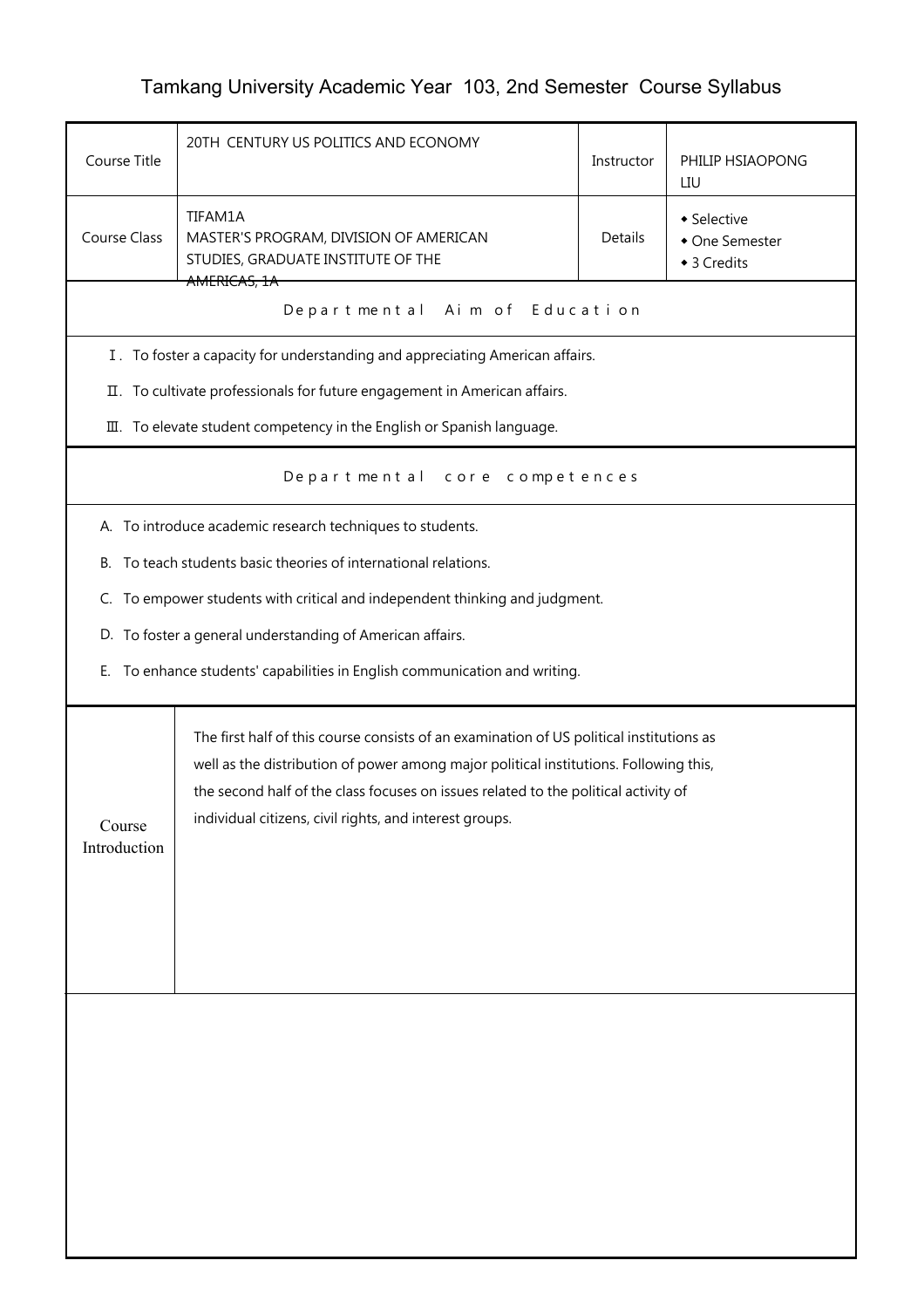## The Relevance among Teaching Objectives, Objective Levels and Departmental core competences

| I.Objective Levels (select applicable ones) : |                |                                     |                           |
|-----------------------------------------------|----------------|-------------------------------------|---------------------------|
| (i) Cognitive Domain : C1-Remembering,        |                | $C2$ -Understanding,                | $C3$ -Applying,           |
|                                               | C4-Analyzing,  | $C5$ -Evaluating,                   | C6-Creating               |
| (ii) Psychomotor Domain : P1-Imitation,       |                | P2-Mechanism,                       | P3-Independent Operation, |
|                                               |                | P4-Linked Operation, P5-Automation, | P6-Origination            |
| (iii) Affective Domain : Al-Receiving,        |                | $A2$ -Responding,                   | A3-Valuing,               |
|                                               | A4-Organizing, | A5-Charaterizing,                   | A6-Implementing           |

II.The Relevance among Teaching Objectives, Objective Levels and Departmental core competences :

- (i) Determine the objective level(s) in any one of the three learning domains (cognitive, psychomotor, and affective) corresponding to the teaching objective. Each objective should correspond to the objective level(s) of ONLY ONE of the three domains.
- (ii) If more than one objective levels are applicable for each learning domain, select the highest one only. (For example, if the objective levels for Cognitive Domain include C3,C5,and C6, select C6 only and fill it in the boxes below. The same rule applies to Psychomotor Domain and Affective Domain.)
- (iii) Determine the Departmental core competences that correspond to each teaching objective. Each objective may correspond to one or more Departmental core competences at a time. (For example, if one objective corresponds to three Departmental core competences: A,AD, and BEF, list all of the three in the box.)

|                |                                                                        | Relevance                                            |               |                                  |
|----------------|------------------------------------------------------------------------|------------------------------------------------------|---------------|----------------------------------|
| No.            | <b>Teaching Objectives</b>                                             |                                                      |               | Departmental core<br>competences |
| $\mathbf{1}$   | To understand political organization of the United States.             |                                                      |               | <b>ACDE</b>                      |
| $\overline{2}$ | To analyze issues that are currently challenging the US government.    |                                                      |               | ACDE                             |
|                |                                                                        | Teaching Objectives, Teaching Methods and Assessment |               |                                  |
| No.            | <b>Teaching Objectives</b><br><b>Teaching Methods</b>                  |                                                      |               | Assessment                       |
| $1\,$          | To understand political organization<br>of the United States.          | Lecture, Discussion                                  | Participation | Written test, Report,            |
| $\overline{2}$ | To analyze issues that are currently<br>challenging the US government. | Lecture, Discussion, Problem<br>solving              | Participation | Written test, Report,            |
|                |                                                                        |                                                      |               |                                  |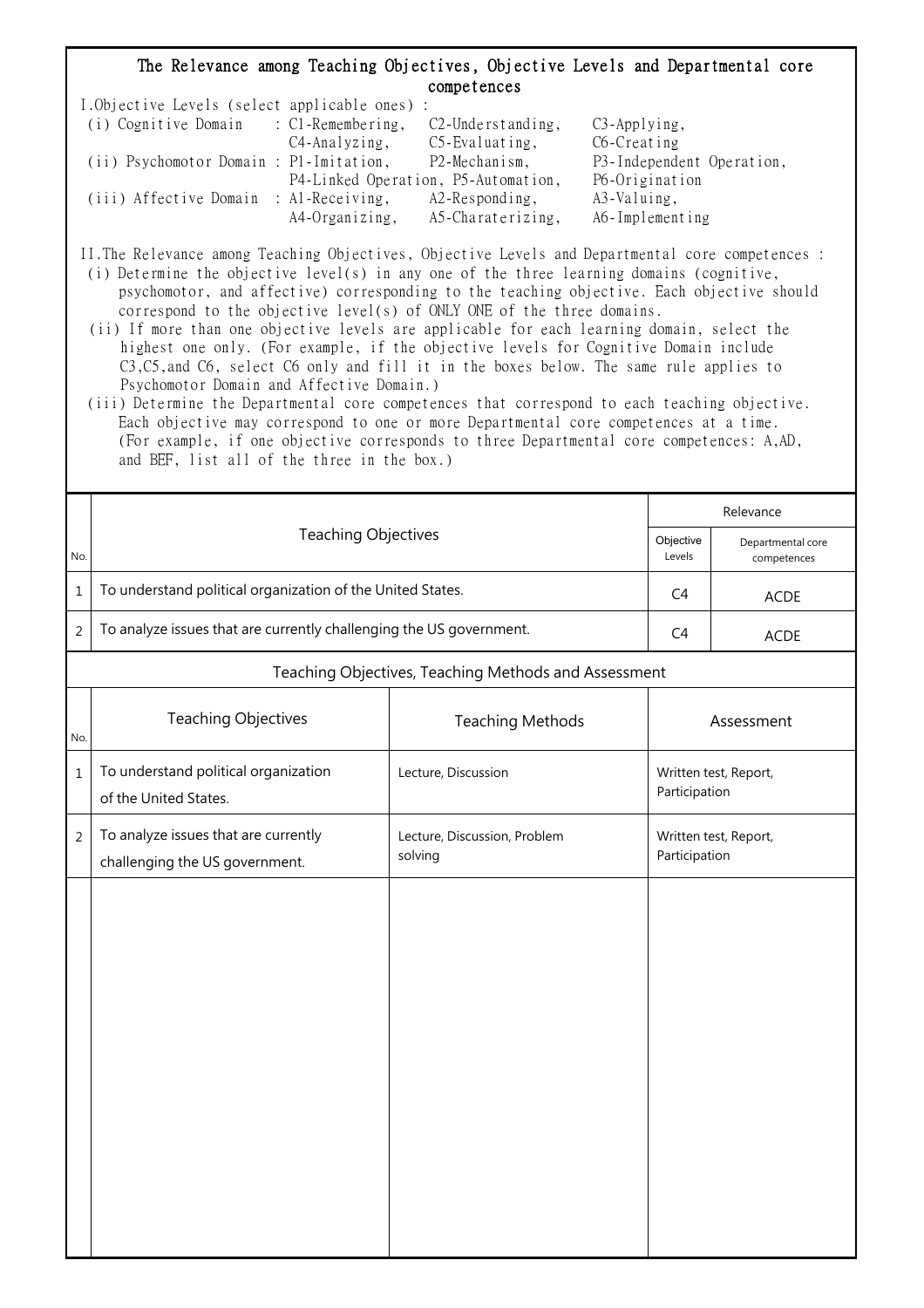| This course has been designed to cultivate the following essential qualities in TKU students |                                                                |                                                      |                                                                                                                                                               |             |  |
|----------------------------------------------------------------------------------------------|----------------------------------------------------------------|------------------------------------------------------|---------------------------------------------------------------------------------------------------------------------------------------------------------------|-------------|--|
| Essential Qualities of TKU Students                                                          |                                                                |                                                      | Description                                                                                                                                                   |             |  |
| $\blacklozenge$ A global perspective                                                         |                                                                |                                                      | Helping students develop a broader perspective from which to<br>understand international affairs and global development.                                      |             |  |
|                                                                                              | ◆ Information literacy                                         |                                                      | Becoming adept at using information technology and learning<br>the proper way to process information.                                                         |             |  |
|                                                                                              | $\Diamond$ A vision for the future                             |                                                      | Understanding self-growth, social change, and technological<br>development so as to gain the skills necessary to bring about<br>one's future vision.          |             |  |
|                                                                                              | $\Diamond$ Moral integrity                                     |                                                      | Learning how to interact with others, practicing empathy and<br>caring for others, and constructing moral principles with which<br>to solve ethical problems. |             |  |
|                                                                                              | ◆ Independent thinking                                         |                                                      | Encouraging students to keenly observe and seek out the<br>source of their problems, and to think logically and critically.                                   |             |  |
|                                                                                              |                                                                | $\Diamond$ A cheerful attitude and healthy lifestyle | Raising an awareness of the fine balance between one's body<br>and soul and the environment; helping students live a<br>meaningful life.                      |             |  |
|                                                                                              |                                                                | $\Diamond$ A spirit of teamwork and dedication       | Improving one's ability to communicate and cooperate so as to<br>integrate resources, collaborate with others, and solve<br>problems.                         |             |  |
| $\Diamond$ A sense of aesthetic appreciation                                                 |                                                                |                                                      | Equipping students with the ability to sense and appreciate<br>aesthetic beauty, to express themselves clearly, and to enjoy<br>the creative process.         |             |  |
|                                                                                              |                                                                |                                                      | Course Schedule                                                                                                                                               |             |  |
| Week                                                                                         | Date                                                           |                                                      | Subject/Topics                                                                                                                                                | <b>Note</b> |  |
| 1                                                                                            | $104/02/24$ ~<br>104/03/01                                     | Introduction                                         |                                                                                                                                                               |             |  |
| 2                                                                                            | $104/03/02 \sim$<br>104/03/08                                  | What is Politics?                                    |                                                                                                                                                               |             |  |
| 3                                                                                            | $104/03/09$ ~<br>104/03/15                                     | The Constitution I                                   |                                                                                                                                                               |             |  |
| 4                                                                                            | $104/03/16 \sim$<br>104/03/22                                  | The Constitution II                                  |                                                                                                                                                               |             |  |
| 5                                                                                            | $104/03/23$ ~<br>104/03/29                                     | The Presidency and Bureaucracy I                     |                                                                                                                                                               |             |  |
| 6                                                                                            | $104/03/30 \sim$<br>104/04/05                                  | The Presidency and Bureaucracy II                    |                                                                                                                                                               |             |  |
| 7                                                                                            | $104/04/06$ ~<br>104/04/12                                     | The Congress I                                       |                                                                                                                                                               |             |  |
| 8                                                                                            | $104/04/13 \sim$<br>104/04/19                                  | The Congress II                                      |                                                                                                                                                               |             |  |
| 9                                                                                            | $104/04/20$ ~<br>104/04/26                                     | The Judicial Branch                                  |                                                                                                                                                               |             |  |
| 10                                                                                           | $104/04/27$ ~<br>104/05/03                                     | Quiz 1/Field Trip                                    |                                                                                                                                                               |             |  |
| 11                                                                                           | $104/05/04$ ~<br>104/05/10                                     | Civil Rights and Liberties I                         |                                                                                                                                                               |             |  |
| 12                                                                                           | $104/05/11 \sim$<br>Civil Rights and Liberties II<br>104/05/17 |                                                      |                                                                                                                                                               |             |  |
|                                                                                              |                                                                |                                                      |                                                                                                                                                               |             |  |